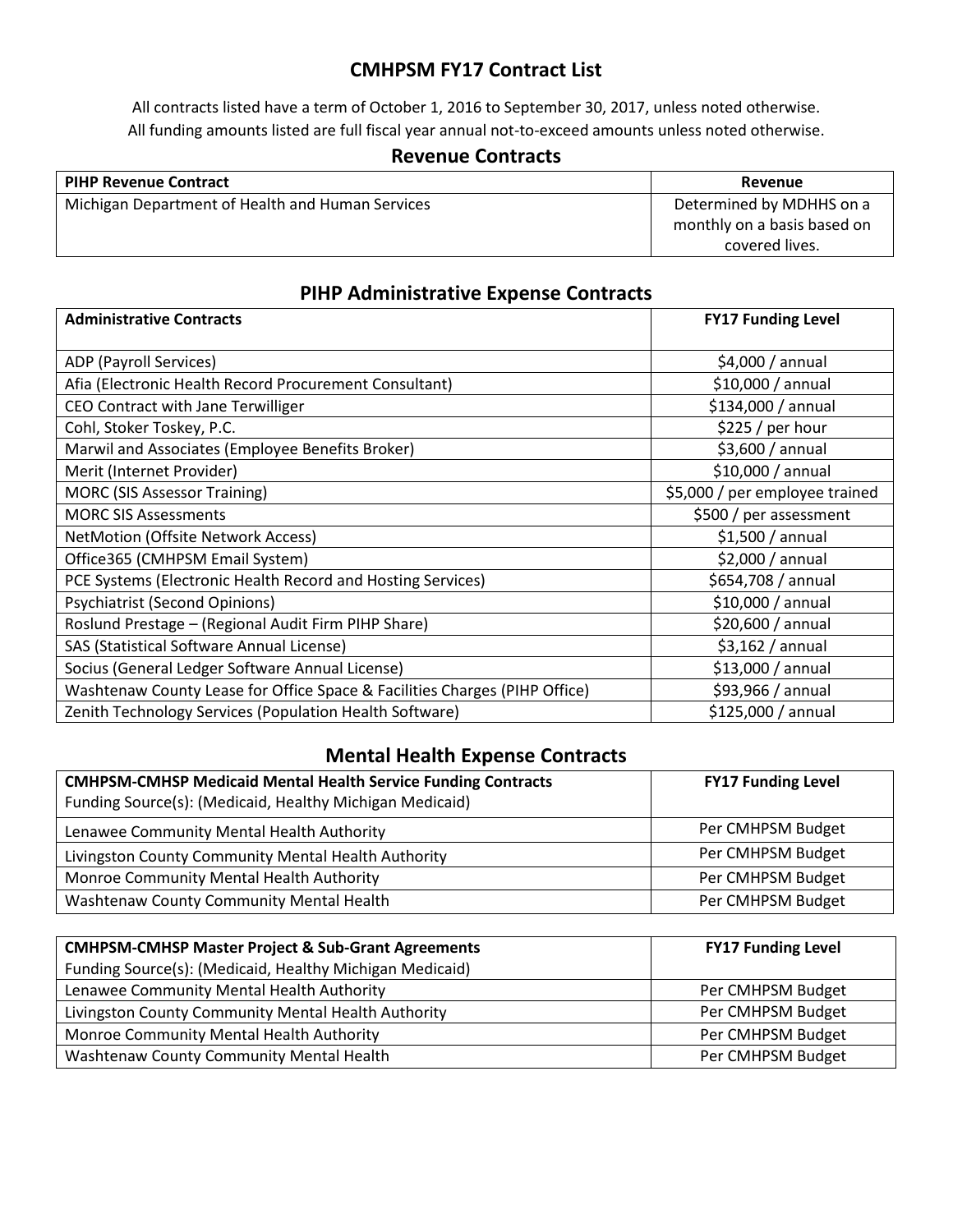## **Substance Use Disorder Contracts**

| <b>SUD ROSC Core Provider Treatment Contracts</b>                         | <b>FY17 Funding Level</b> |
|---------------------------------------------------------------------------|---------------------------|
| Funding Source(s): (Medicaid, Healthy Michigan Medicaid, SAPT Block Grant |                           |
| CFDA#93.959 & PA2 Funding)                                                |                           |
| <b>Lenawee County SUD Treatment</b>                                       |                           |
| Lenawee Community Mental Health Authority                                 | \$890,369 / annual        |
| <b>Livingston County SUD Treatment</b>                                    |                           |
| Livingston County Community Mental Health Authority                       | \$786,900 / annual        |
| <b>Washtenaw County SUD Treatment</b>                                     |                           |
| Dawn Inc.                                                                 | \$800,000 / annual        |
| Home of New Vision                                                        | \$800,000 / annual        |

| <b>SUD Prevention Contracts</b>                                 | <b>FY17 Funding Level</b> |  |
|-----------------------------------------------------------------|---------------------------|--|
| Funding Source(s): (SAPT Block Grant CFDA#93.959 & PA2 Funding) |                           |  |
| <b>Lenawee County SUD Prevention</b>                            |                           |  |
| Lenawee Community Mental Health                                 | \$163,000 / annual        |  |
| <b>Livingston County SUD Prevention</b>                         |                           |  |
| Livingston County Catholic Charities                            | \$412,673 / annual        |  |
| <b>Monroe County SUD Prevention</b>                             |                           |  |
| Catholic Charities of Southeast Michigan (Provisional Contract) | \$99,703 / annual         |  |
| Monroe Intermediate School District                             | \$114,444 / annual        |  |
| <b>Washtenaw County SUD Prevention</b>                          |                           |  |
| Catholic Social Services of Washtenaw County - Get Connected    | $$75,994/$ annual         |  |
| Eastern Michigan - Communities that Care of Ypsilanti           | $$57,433$ / annual        |  |
| Karen Bergbower and Associates - Project SUCCESS, MOST Campaign | \$44,552/annual           |  |
| U of M Regional Alliance of Healthy Schools - Project SUCCESS   | \$48,680 / annual         |  |
| Livingston, Monroe & Washtenaw DYTUR Contract                   |                           |  |
| Karen Bergbower and Associates - DYTUR Funding                  | $$63,000 /$ annual        |  |

| <b>Engagement Center Contracts</b>                              | <b>FY17 Funding Level</b> |
|-----------------------------------------------------------------|---------------------------|
| Funding Source(s): (SAPT Block Grant CFDA#93.959 & PA2 Funding) |                           |
| Home of New Vision - Engagement Center                          | \$391,228 / annual        |
| Lenawee Community Mental Health                                 | \$35,794 / annual         |
| Livingston County Community Mental Health Authority             | \$477,094 / annual        |

| <b>Recovery Housing Contracts</b>                                            | <b>FY17 Funding Level</b> |
|------------------------------------------------------------------------------|---------------------------|
| Funding Source(s): (SAPT Block Grant CFDA#93.959 & PA2 Funding)              |                           |
| All fee-for-service SUD service contract expenditures are based on medically |                           |
| necessary authorizations within the overall service budget, expensed by the  |                           |
| consumers funding source eligibility (Block Grant & PA2 Funding).            |                           |
| Women Empowering Women DBA Paula's House                                     | <b>FY17 CMHPSM Rates</b>  |
| <b>Touchstone Recovery</b>                                                   | <b>FY17 CMHPSM Rates</b>  |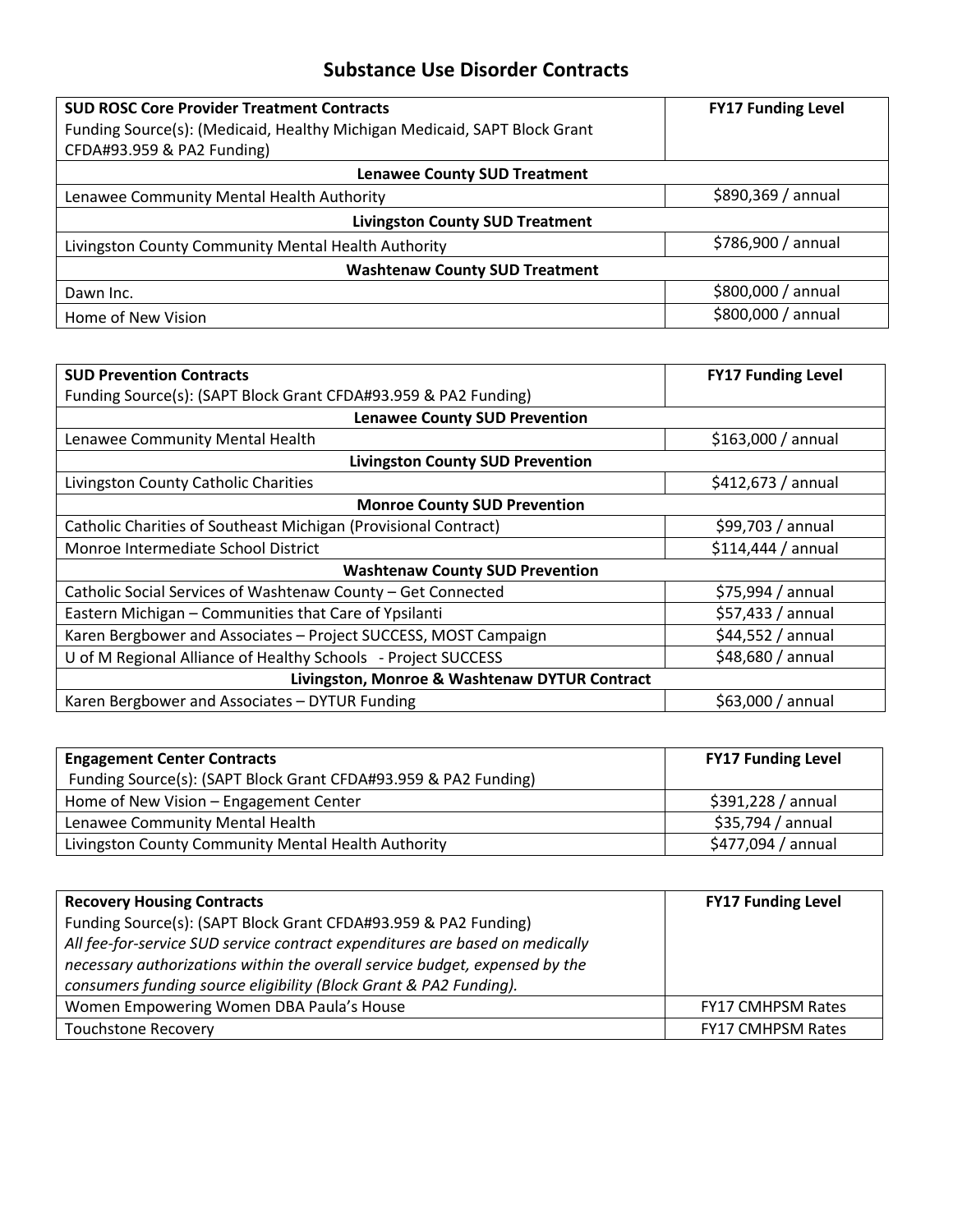| <b>Other SUD Contracts</b>                                                   | <b>FY17 Funding Level</b> |
|------------------------------------------------------------------------------|---------------------------|
| Funding Source(s): (SAPT Block Grant CFDA#93.959 & PA2 Funding)              |                           |
| All fee-for-service SUD service contract expenditures are based on medically |                           |
| necessary authorizations within the overall service budget, expensed by the  |                           |
| consumers funding source eligibility (Block Grant & PA2 Funding).            |                           |
| HARC                                                                         | \$50,000 / annual         |

| <b>SUD Fee-For-Service Contracts (Washtenaw &amp; Monroe Treatment)</b>          | <b>Fee-for-service contracts</b> |
|----------------------------------------------------------------------------------|----------------------------------|
| Funding Source(s): (Medicaid, Healthy Michigan Medicaid, SAPT Block Grant        | are linked to authorizations     |
| CFDA#93.959 & PA2 Funding)                                                       | for medically necessary          |
| All fee-for-service SUD service contract expenditures are based on medically     | services.                        |
| necessary authorizations within the overall service budget, expensed by the      |                                  |
| consumers funding source eligibility (Medicaid, Healthy Michigan Medicaid, Block |                                  |
| Grant & PA2 Funding).                                                            |                                  |
| Ann Arbor Treatment Center - CRC Health                                          | <b>FY17 CMHPSM Rates</b>         |
| Ann Arbor Treatment Services, LLC - Pinnacle                                     | <b>FY17 CMHPSM Rates</b>         |
| Catholic Charities of Southeast Michigan                                         | <b>FY17 CMHPSM Rates</b>         |
| Dawn Inc. (Long Term Residential)                                                | <b>FY17 CMHPSM Rates</b>         |
| Hegira                                                                           | <b>FY17 CMHPSM Rates</b>         |
| Holy Cross/Kairos                                                                | <b>FY17 CMHPSM Rates</b>         |
| Personalized Nursing Light House                                                 | <b>FY17 CMHPSM Rates</b>         |
| <b>Premier Services</b>                                                          | <b>FY17 CMHPSM Rates</b>         |
| Rainbow Center of Michigan                                                       | <b>FY17 CMHPSM Rates</b>         |
| Sacred Heart Rehab                                                               | <b>FY17 CMHPSM Rates</b>         |
| Salvation Army Harbor Light                                                      | <b>FY17 CMHPSM Rates</b>         |
| Trinity Health - Greenbrook                                                      | <b>FY17 CMHPSM Rates</b>         |
| <b>UMATS (University of Michigan)</b>                                            | FY17 CMHPSM Rates                |
| <b>Victory Clinic</b>                                                            | <b>FY17 CMHPSM Rates</b>         |

| SUD PA2 Contracts Funding Approved through SUD Oversight Policy Board         | <b>Funding Amount</b> |
|-------------------------------------------------------------------------------|-----------------------|
| Funding Source(s): (PA2 Funding)                                              |                       |
|                                                                               |                       |
| Lenawee from RFP#2016B                                                        |                       |
| Adrian Andy's Angels                                                          | \$8,987               |
| Lenawee County Probate Court                                                  | \$65,496              |
| Livingston from RFP#2016B                                                     |                       |
| LCCMHA MOU (Wraparound Program)                                               | \$40,000              |
| <b>LCCMHA (School Support Group)</b>                                          | \$16,068              |
| <b>Monroe from RFP#2016B</b>                                                  |                       |
| Catholic Charities of Southeast Michigan - Peer Support                       | \$25,000              |
| Catholic Charities of Southeast Michigan - Family Supports                    | \$38,382              |
| <b>Washtenaw from RFP#2016B</b>                                               |                       |
| <b>Avalon Housing</b>                                                         | \$150,000             |
| \$150,000<br>Corner Health Center / Ozone House                               |                       |
| \$290,418<br>Home of New Vision - Recovery Community Support Services Program |                       |
| \$1,000<br>Dawn Inc. & Home of New Vision - Pharmacy Program                  |                       |